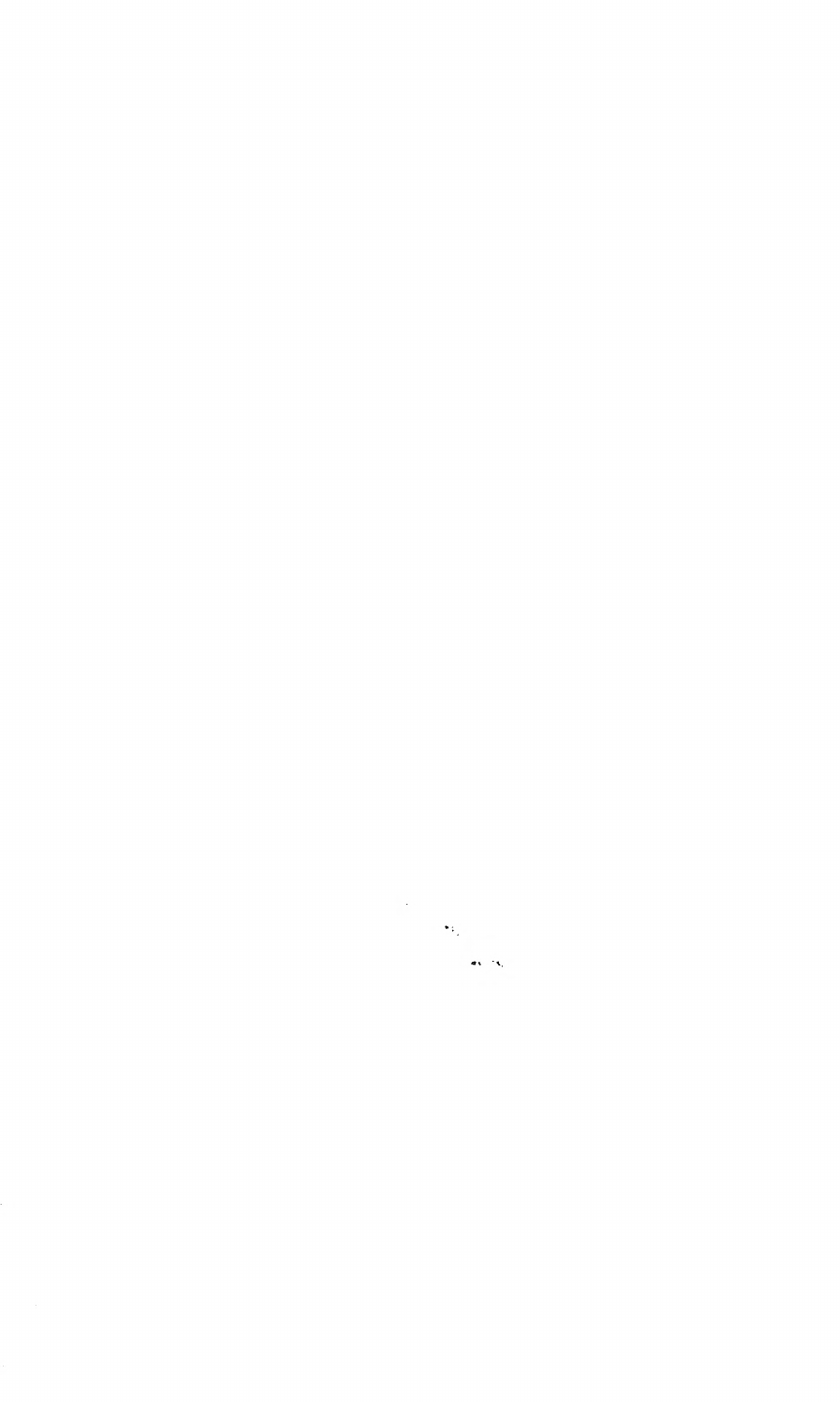# Votes for State Representative — Continued

| Forty-first<br>District                                                 |                               |                                 |                                  | Frank A. Antonelli<br>of Tewksbury                            |                              | All Others   |            | Blanks                 | Total Votes Cast                             |
|-------------------------------------------------------------------------|-------------------------------|---------------------------------|----------------------------------|---------------------------------------------------------------|------------------------------|--------------|------------|------------------------|----------------------------------------------|
| Tewksbury<br>Totals                                                     |                               |                                 |                                  | 1352<br>1352                                                  |                              |              |            | $737$<br>$737$         | 2089<br>2089                                 |
| Forty-second<br>District                                                |                               |                                 | Nickolas Lambros<br>of Dracut    | Ralph G. Lawson<br>of Dracut                                  |                              | All Others   |            | Blanks                 | 4176 Total Votes Cast<br>4176                |
| Dracut<br>Tyngsborough<br>Totals<br>à.                                  |                               |                                 | 2444<br>152<br>2596              | $\begin{array}{r} \overline{1225} \\ 231 \\ 1456 \end{array}$ |                              |              |            | $\frac{91}{33}$<br>124 |                                              |
| Forty-third<br>District                                                 |                               |                                 |                                  | No Nomination                                                 |                              | All Others   |            | Blanks                 | $\frac{1}{40}$ $\frac{1}{40}$ $\frac{1}{40}$ |
| Totals<br>$\mathbf{r}$                                                  |                               |                                 |                                  |                                                               |                              | $^{29}_{29}$ |            | 1390<br>1390           |                                              |
| Forty-fourth<br>District                                                | Bruce M. Desmond<br>of Lowell | Leo J. Farley, Jr.<br>of Lowell | George J. Gath, Jr.<br>of Lowell | Marie M. Hurley<br>of Lowell                                  | Dennis M. O'Dea<br>of Lowell |              | All Others | Blanks                 | Total Votes Cast                             |
| LOWELL:<br>Ward 1. Ward 5 Precincts<br>2, 3, 4. Ward 9<br>$\sim$ $\sim$ | 1512<br>1512                  | 1653<br>1653                    | 365<br>365                       | $\frac{203}{203}$                                             | 1325<br>1325                 |              |            | $\frac{105}{105}$      | 5163<br>5163                                 |
| Forty-fifth<br>District                                                 |                               |                                 |                                  | Philip L. Shea<br>of Lowell                                   |                              | All Others   |            | <b>Blanks</b>          | 2 Total Votes Cast                           |
| Chelmsford Precincts 2 & 7<br>LOWELL:                                   |                               |                                 |                                  | 217                                                           |                              |              |            | 59                     |                                              |
| Ward 6. Ward 8 Precincts 2, 3, 4<br>Totals<br>.                         |                               |                                 |                                  | 1898<br>2115                                                  |                              |              |            | 852<br>911             | 2750<br>3026                                 |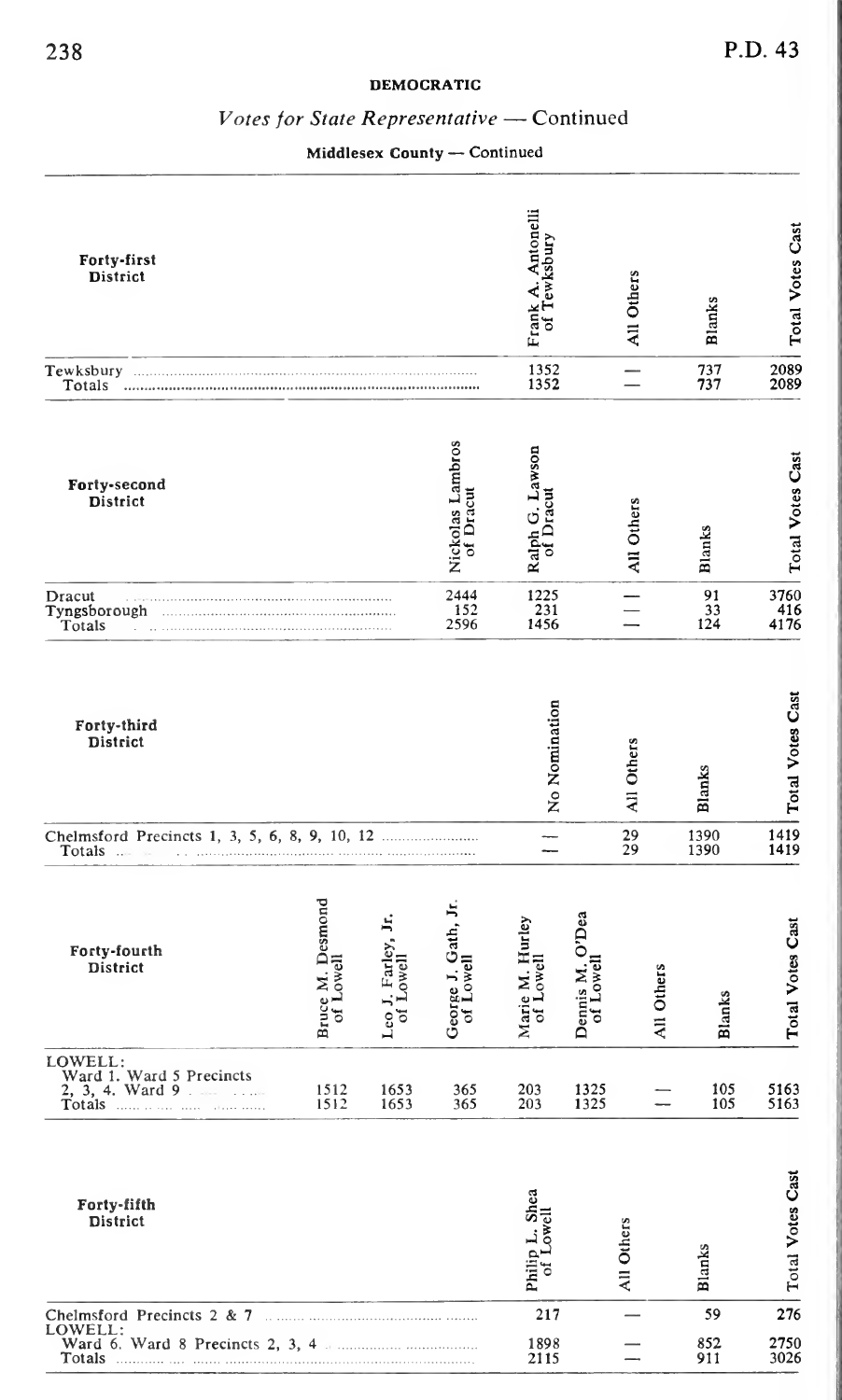# Votes for State Representative — Continued

| Forty-sixth<br>District                                                                                                                                              | Robert B. Kennedy<br>of Lowell                                | All Others     | <b>Blanks</b>                        | Total Votes Cast                                      |
|----------------------------------------------------------------------------------------------------------------------------------------------------------------------|---------------------------------------------------------------|----------------|--------------------------------------|-------------------------------------------------------|
| LOWELL:<br>Vard 2 Precincts 2, 3, 4. Ward 3. Ward 4<br>Precinct 3. Ward 5 Precinct 1. Ward 7. Ward 8<br>Totals                                                       | 2312<br>2312                                                  |                | 722<br>722                           | 3034<br>3034                                          |
| Forty-seventh<br>District                                                                                                                                            | Edward A. LeLacheur<br>of Lowell                              | All Others     | Blanks                               | Total Votes Cast                                      |
|                                                                                                                                                                      | 270                                                           | $\overline{2}$ | 63                                   | 335                                                   |
| LOWELL:<br>Ward 2 Precinct 1. Ward 4 Precincts 1, 2, 4.<br>Wards 10, 11<br>Totals                                                                                    | 2380<br>2650                                                  | $\overline{c}$ | 506<br>569                           | 2886<br>3221                                          |
| Forty-eighth<br>District                                                                                                                                             | William Charles Mullin<br>of Maynard                          | All Others     | Blanks                               | Total Votes Cast                                      |
| Acton<br>Maynard<br>Totals                                                                                                                                           | $\begin{array}{r} 652 \\ 583 \\ 1235 \end{array}$             |                | 194<br>127<br>321                    | $\frac{846}{710}$<br>1556                             |
| Felix R. Perrault<br>of Westford<br>Forty-ninth<br>District<br>$\frac{336}{251}$<br>1255<br>Ayer<br>Littleton<br>1842<br>Totals <b>Executive Constitution Totals</b> | Philip S. Oughton<br>of Westford<br>152<br>335<br>903<br>1390 | All Others     | Blanks<br>11<br>10<br>$\frac{8}{29}$ | Total Votes Cast<br>$\frac{499}{596}$<br>2166<br>3261 |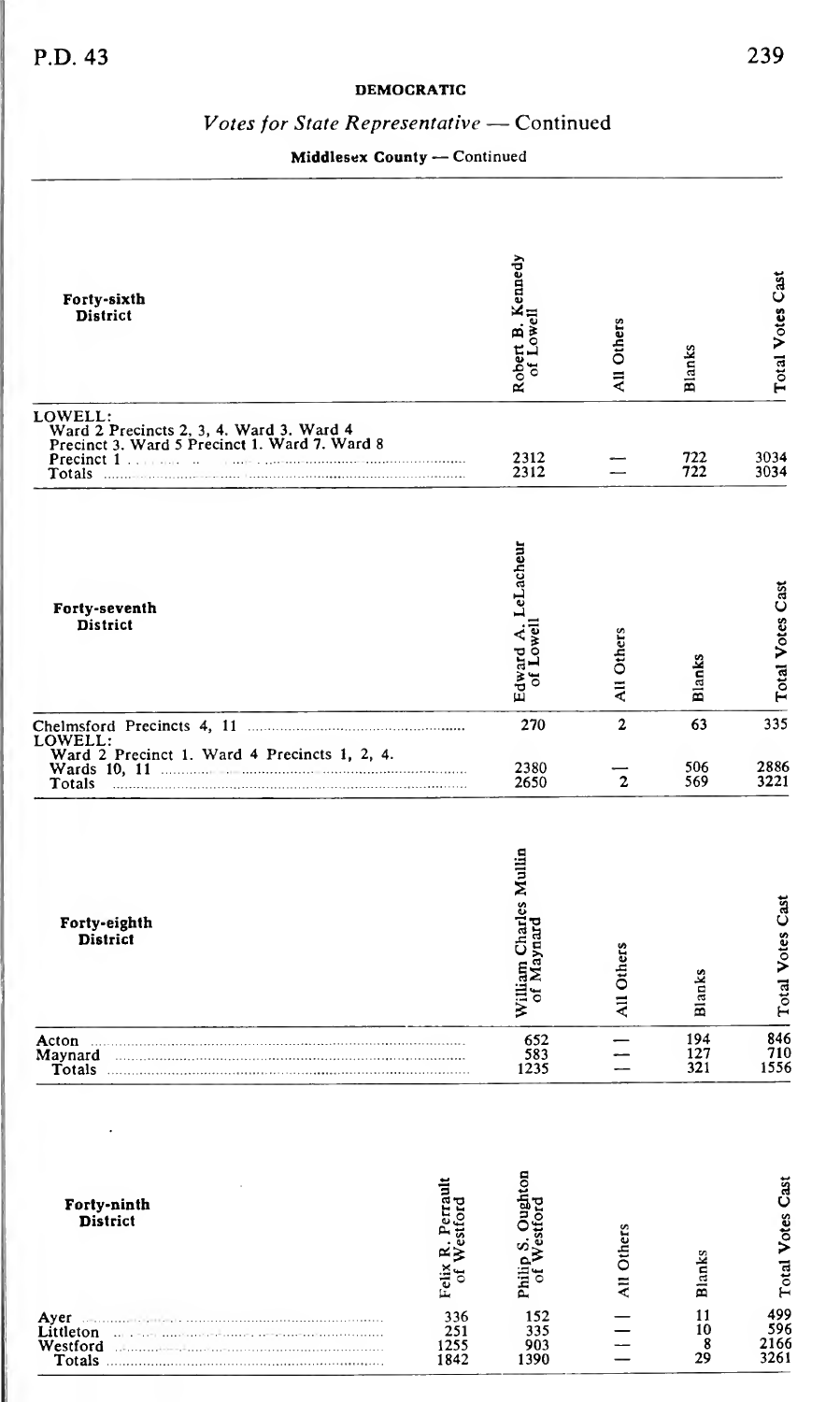### Votes for State Representative — Continued

| Fiftieth<br>District                                                                                             |                              | Bruce E. Wetherbee<br>of Pepperell                 | All Others                     | Blanks                                                      | <b>Total Votes Cast</b>                                   |
|------------------------------------------------------------------------------------------------------------------|------------------------------|----------------------------------------------------|--------------------------------|-------------------------------------------------------------|-----------------------------------------------------------|
| Ashby<br>$\overline{a_1}$<br>Dunstable<br>Groton<br>Pepperell<br>Shirley<br>Townsend<br>Totals<br><b>COLLANS</b> |                              | 58<br>69<br>198<br>342<br>352<br>152<br>137<br>956 | $\frac{1}{3}$<br>$\frac{1}{3}$ | 6<br>$\frac{18}{37}$<br>$\frac{44}{34}$<br>$\frac{19}{158}$ | $\frac{64}{87}$<br>235<br>389<br>186<br>156<br>1117       |
| Fifty-first<br>District                                                                                          | George E. McGee<br>of Hudson | of Marlborough<br>Jon E. Zion                      | All Others                     | Blanks                                                      | <b>Total Votes Cast</b>                                   |
| Hudson<br>MARLBOROUGH:                                                                                           | 771<br>164                   | 856<br>307<br>173                                  |                                | 26<br>15<br>25<br>66                                        | 1653<br>$\begin{array}{r} 486 \\ 338 \\ 2477 \end{array}$ |
| Total<br>Fifty-second<br>District                                                                                | $\frac{140}{1075}$           | 1336<br>of Marlborough<br>Joseph M. Navin          | All Others                     | <b>Blanks</b>                                               | Total Votes Cast                                          |
| MARLBOROUGH:<br>Wards 1, 2, 3, 4, 5, 6<br>Totals                                                                 |                              | 1433<br>1433                                       |                                | 337<br>337                                                  | 1770<br>1770                                              |
| Fifty-third<br>District                                                                                          |                              | No Nomination                                      | All Others                     | <b>Blanks</b>                                               | <b>Total Votes Cast</b>                                   |
| Sudbury: Precincts 2, 3, 4<br>Wayland<br>.<br>Totals                                                             |                              |                                                    | $\frac{3}{4}$                  | $\begin{array}{r}\n 557 \\  756 \\  1313\n\end{array}$      | $\frac{560}{760}$<br>1320                                 |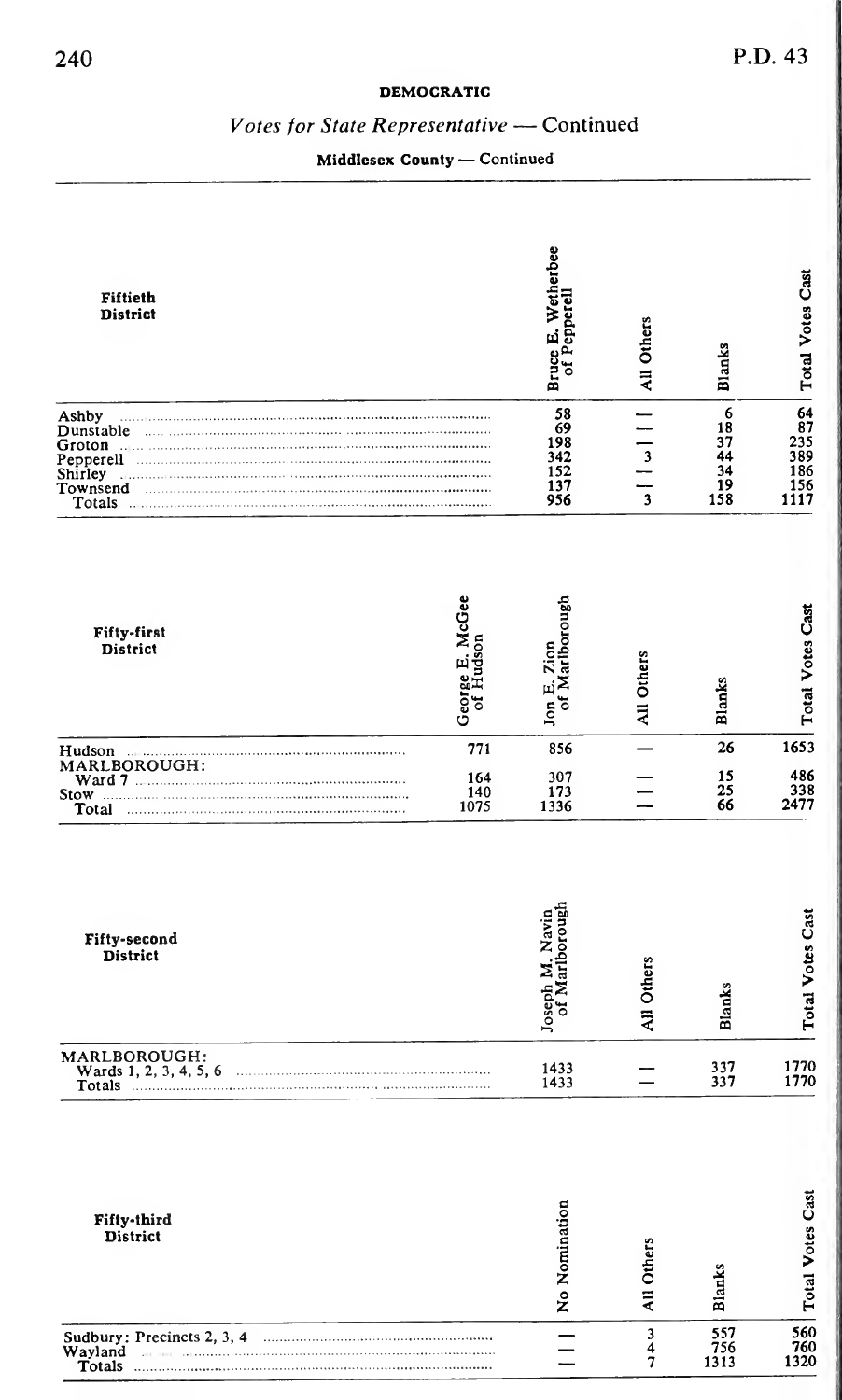# Votes for State Representative — Continued

| Fifty-fourth<br>District                                                                                                         |                                     | Walter T. Burke<br>of Natick         | All Others                               | Blanks                    | Total Votes Cast                                      |
|----------------------------------------------------------------------------------------------------------------------------------|-------------------------------------|--------------------------------------|------------------------------------------|---------------------------|-------------------------------------------------------|
| Framingham: Precinct 10<br>Natick: Precincts 1, 2, 4, 7, 8<br>Totals<br>a component de la componentation de la componentation de |                                     | 388<br>1106<br>1494                  |                                          | $\frac{131}{273}$<br>404  | $\frac{519}{1379}$                                    |
| Fifty-fifth<br>District                                                                                                          |                                     | Louis R. Nickinello<br>of Natick     | All Others                               | Blanks                    | $\begin{array}{c c}\n\hline\n\text{122}\n\end{array}$ |
| Natick: Precincts 3, 5, 6<br>Totals                                                                                              |                                     | 479<br>$\frac{844}{1323}$            |                                          | $\frac{220}{387}$<br>607  |                                                       |
| Fifty-sixth<br>District                                                                                                          |                                     | David O. Whittemore<br>of Framingham | All Others                               | Blanks                    | Total Votes Cast                                      |
| Framingham: Precincts 1, 2, 4                                                                                                    |                                     | 1499<br>1499                         |                                          | 847<br>847                | 2346<br>2346                                          |
| Fifty-seventh<br>District                                                                                                        | Andrew J. Rogers, Jr.<br>Framingham | Richard D. Mahoney<br>of Framingham  | All Others                               | Blanks                    | Total Votes Cast                                      |
| Framingham: Precincts 5, 6, 7, 8, 9<br>Totals                                                                                    | 2057<br>2057                        | $751$<br>$751$                       |                                          | 273<br>273                | 3801<br>3801                                          |
| Fifty-eighth<br>District                                                                                                         |                                     | No Nomination                        | All Others                               | Blanks                    | Total Votes Cast                                      |
| Holliston<br>Hopkinton<br>Millis<br>Totals                                                                                       |                                     |                                      | $\overline{\mathbf{3}}$<br>$\frac{1}{3}$ | 717<br>405<br>362<br>1484 | $\frac{362}{1487}$                                    |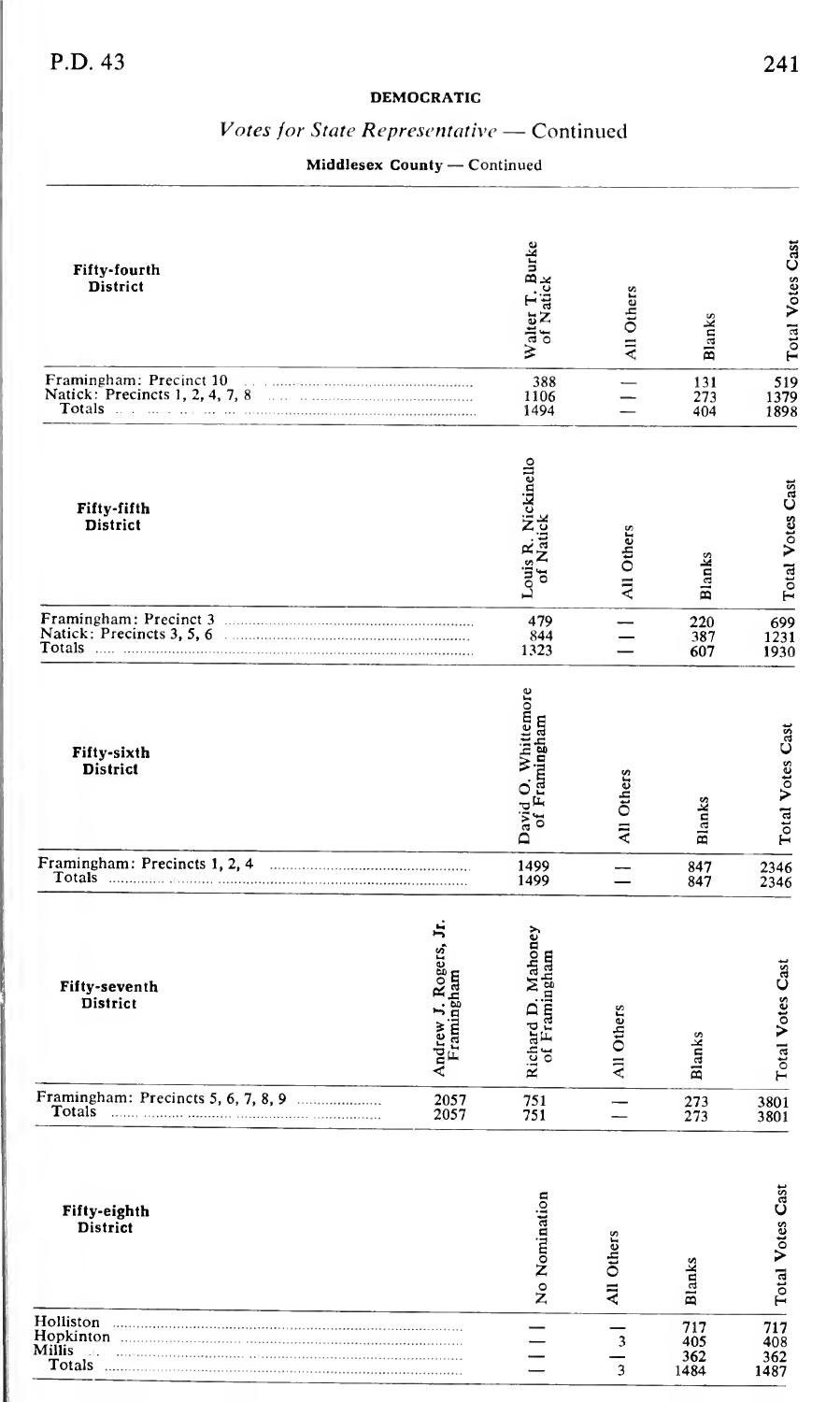# Votes for State Representative — Continued

Middlesex County — Concluded

| Fifty-ninth<br>District                                                                                                                                                                                                                                        | No Nomination                   | All Others                   | Blanks                                           | Total Votes Cast<br>2051<br>1201 |
|----------------------------------------------------------------------------------------------------------------------------------------------------------------------------------------------------------------------------------------------------------------|---------------------------------|------------------------------|--------------------------------------------------|----------------------------------|
| Ashland<br>$\alpha$ , $\alpha$ , $\alpha$ , $\alpha$ , $\alpha$<br>$\mathbf{r}=(1-\mathbf{r})\mathbf{r}$ , where<br>and a straightful and a component company<br>$\sim$<br>50<br>Medfield<br>Sherborn<br>Totals<br>consumers and international control of<br>. |                                 | $\mathbf 1$<br>$\frac{1}{3}$ | 641<br>354<br>203<br>1198                        |                                  |
| Nantucket County                                                                                                                                                                                                                                               |                                 |                              |                                                  |                                  |
| First<br>District                                                                                                                                                                                                                                              | No Nomination                   | All Others                   | Blanks                                           | Total Votes Cast                 |
| Nantucket<br>$\alpha$ , $\beta$ , $\beta$<br>The Commission of the con-<br>Totals<br>man as a series and manufacturing manufacture of the manufacturing                                                                                                        |                                 | 9<br>9                       | $\frac{147}{147}$                                | $\frac{1}{156}$<br>156           |
| <b>Norfolk County</b><br>First<br>District                                                                                                                                                                                                                     | Robert A. Cerasoli<br>of Quincy | All Others                   | Blanks                                           | Total Votes Cast                 |
| QUINCY:<br>Ward 2. Ward 3, Precincts 1, 2, 5<br>Weynouth: Precincts 1, 11<br>Totals                                                                                                                                                                            | 1923<br>760<br>2683             | $\frac{1}{1}$                | $\begin{array}{c} 462 \\ 220 \\ 682 \end{array}$ | 2385<br>981<br>3366              |
| Second<br>District                                                                                                                                                                                                                                             | Thomas F. Brownell<br>of Quincy | All Others                   | Blanks                                           | <b>Total Votes Cast</b>          |
| QUINCY:<br>Ward 1. Ward 3, Precincts 3, 4<br>Totals                                                                                                                                                                                                            | 2598<br>2598                    |                              | 752<br>752                                       | 3350<br>3350                     |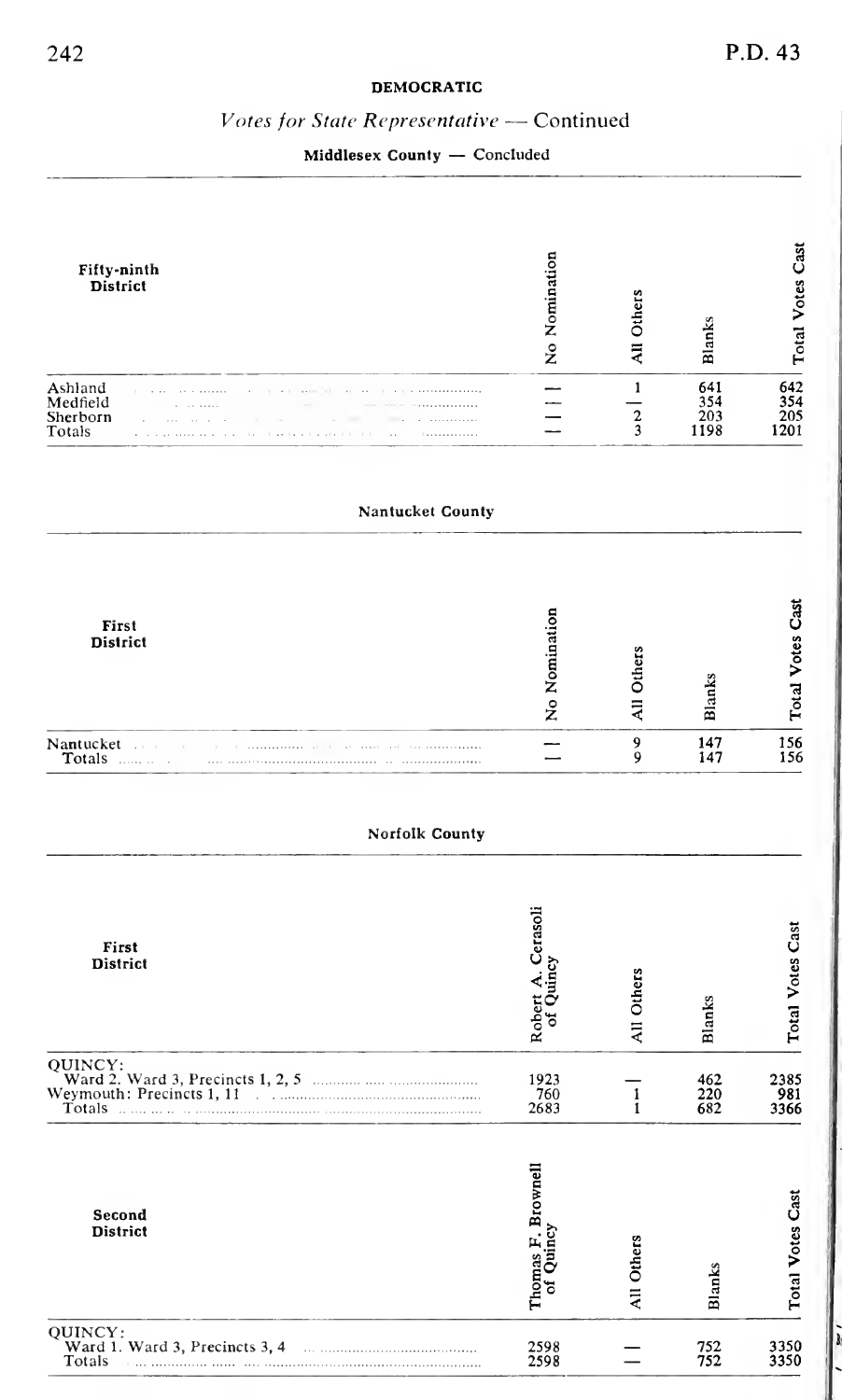# Votes for State Representative — Continued

|                                                                                             |                                  |                                | Norfolk County - Continued      |                                 |                               |                                      |                                                 |                   |                                  |
|---------------------------------------------------------------------------------------------|----------------------------------|--------------------------------|---------------------------------|---------------------------------|-------------------------------|--------------------------------------|-------------------------------------------------|-------------------|----------------------------------|
| Third<br>District                                                                           |                                  |                                | Joseph E. Brett<br>of Quincy    | John L. McIntyre<br>of Quincy   |                               | Michael W. Morrissey<br>of Quincy    | All Others                                      | <b>Blanks</b>     | <b>Total Votes Cast</b>          |
| QUINCY:<br>Ward 5, Precincts 4, 5, 9,<br>Ward 6, Precincts 1, 2, 3,<br>4, 5, 6, 7<br>Totals |                                  |                                | 1525<br>1525                    | 478<br>478                      |                               | 2373<br>2373                         |                                                 | $\frac{113}{113}$ | 4489<br>4489                     |
| Fourth<br>District                                                                          |                                  |                                |                                 |                                 |                               | James A. Sheets<br>of Quincy         | All Others                                      | Blanks            | <b>Total Votes Cast</b>          |
| QUINCY:<br>Ward 4. Ward 5, Precincts 1, 2, 3, 6, 7, 8.<br>Ward 6, Precinct 8<br>Totals      |                                  |                                |                                 |                                 |                               | 3181<br>3181                         | $\begin{smallmatrix} 10 \ 10 \end{smallmatrix}$ | 948<br>948        | 4139<br>4139                     |
| Fifth<br><b>District</b>                                                                    | Laurence E. Adams<br>of Weymouth | Jerome F. Byrne<br>of Weymouth | Mark Fitzsimmons<br>of Weymouth | William P. Gavin<br>of Weymouth | James R. Goode<br>of Weymouth | Edward W. Owens Jr.<br>of Weymouth   | All Others                                      | <b>Blanks</b>     | Total Votes Cast                 |
| Weymouth:<br>Precincts 4, 5, 7,<br>9, 10<br>Totals                                          | 245<br>245                       | 947<br>947                     | 1149<br>1149                    | 550<br>550                      | 786<br>786                    | 926<br>926                           |                                                 | 198<br>198        | 4801<br>4801                     |
| Sixth<br>District                                                                           |                                  |                                |                                 |                                 |                               | Robert B. Ambler<br>of Weymouth      | All Others                                      | <b>Blanks</b>     | 2416<br>2416<br>50tal Votes Cast |
| Weymouth: Precincts 2, 3, 6, 8, 12<br>Totals                                                |                                  |                                |                                 |                                 |                               | 1834<br>1834                         | $\frac{4}{4}$                                   | 578<br>578        |                                  |
| Seventh<br><b>District</b>                                                                  |                                  |                                |                                 |                                 |                               | Elizabeth N. Metayer<br>of Braintree | All Others                                      | <b>Blanks</b>     | $\frac{1}{200}$ Total Votes Cast |
| Braintree: Precincts 1, 3, 4, 5, 6, 7, 8, 11<br>Totals                                      |                                  |                                |                                 |                                 |                               | 2756<br>2756                         |                                                 | 734<br>734        |                                  |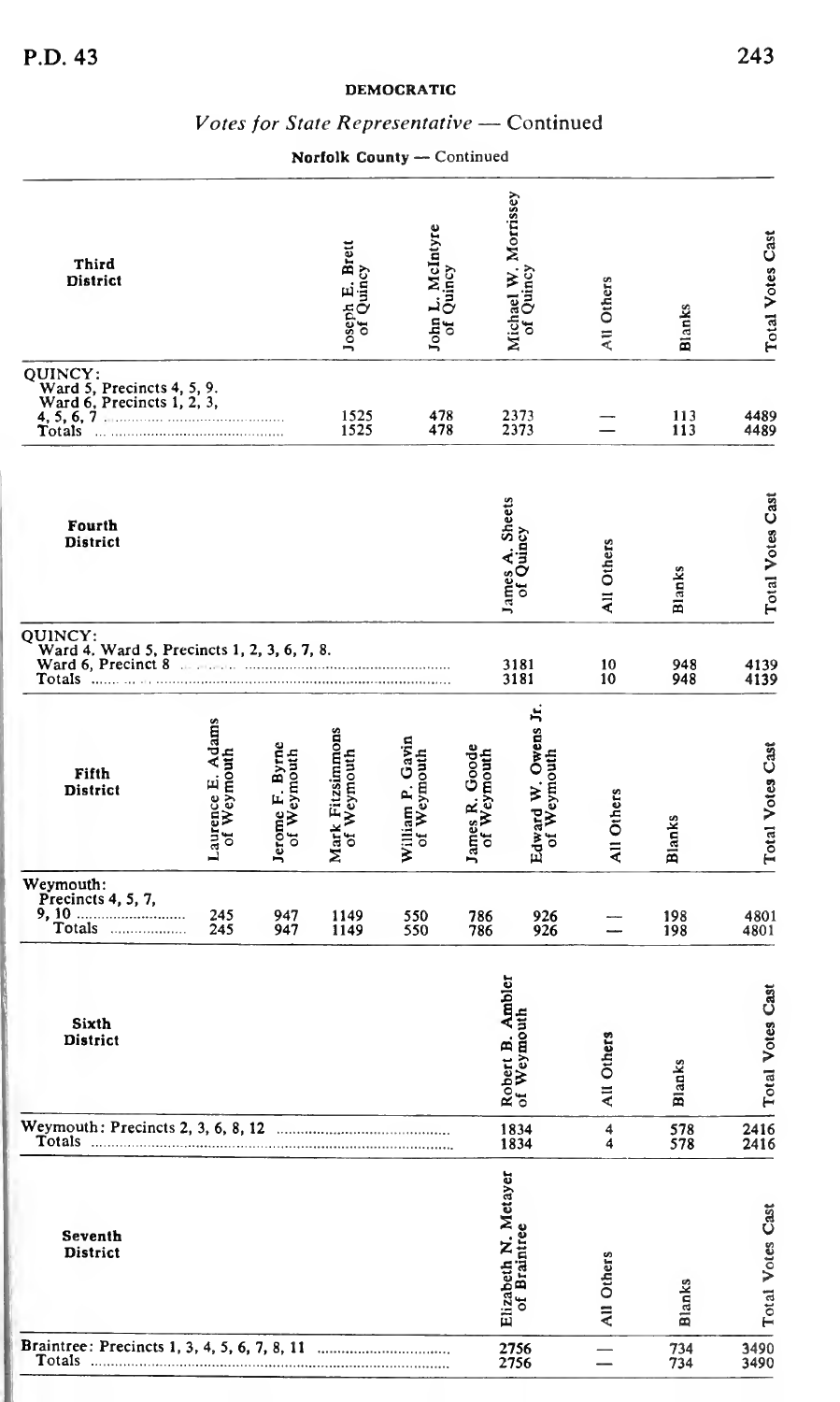# Votes for State Representative — Continued

### Norfolk County — Continued

| Eighth<br>District                                      |                                                           |                                  |                                                      | Frank W. McGaughey<br>of Holbrook | All Others    | <b>Blanks</b>          | Total Votes Cast                |
|---------------------------------------------------------|-----------------------------------------------------------|----------------------------------|------------------------------------------------------|-----------------------------------|---------------|------------------------|---------------------------------|
| Braintree: Precincts 2, 9, 10, 12<br>Holbrook<br>Totals |                                                           |                                  |                                                      | 1150<br>1031<br>2181              | $\frac{4}{4}$ | 562<br>335<br>897      | $\frac{1712}{1370}$<br>3082     |
| Ninth<br>District                                       |                                                           |                                  |                                                      | M. Joseph Manning<br>of Milton    | All Others    | Blanks                 | Total Votes Cast                |
| Milton: Precincts 1, 2, 4, 5, 6, 7<br>Totals            |                                                           |                                  |                                                      | 3887<br>3887                      |               | 1428<br>1428           | 5315<br>5315                    |
| <b>Tenth</b><br><b>District</b>                         |                                                           |                                  |                                                      | Joseph J. Semensi<br>of Randolph  | All Others    | Blanks                 | <b>Total Votes Cast</b>         |
|                                                         |                                                           |                                  |                                                      | 2445<br>2445                      |               | 781<br>781             | 3226<br>3226                    |
| Eleventh<br>District                                    |                                                           | Paul M. Goulston<br>of Stoughton | Francis T. Crimmins Jr.<br>of Stoughton              | Richard T. Murphy<br>of Stoughton | All Others    | <b>Blanks</b>          | And Toatl Votes Cast            |
| Totals                                                  |                                                           | 2033<br>2033                     | $\begin{array}{c} 1122 \\ 1122 \end{array}$          | 1408<br>1408                      |               | 79<br>79               |                                 |
| Twelfth<br><b>District</b>                              | John P. Davey<br>of Canton                                | John B. Galvin<br>Canton         | Albert R. Kenefick<br>of Canton                      | John E. Taylor<br>of Canton       | All Others    | <b>Blanks</b>          | Total Votes Cast                |
| Canton<br>Canton<br>Randolph: Precinct 4<br>$\sim$      | $\begin{array}{c} \n 1131 \\  113 \\  1244\n \end{array}$ | $\frac{1583}{87}$<br>1670        | $\begin{array}{r}\n 365 \\  28 \\  393\n\end{array}$ | $\frac{776}{496}$<br>1272         |               | $\frac{83}{44}$<br>127 | 3938<br>768<br>4706<br>in<br>To |
|                                                         |                                                           |                                  |                                                      |                                   |               |                        |                                 |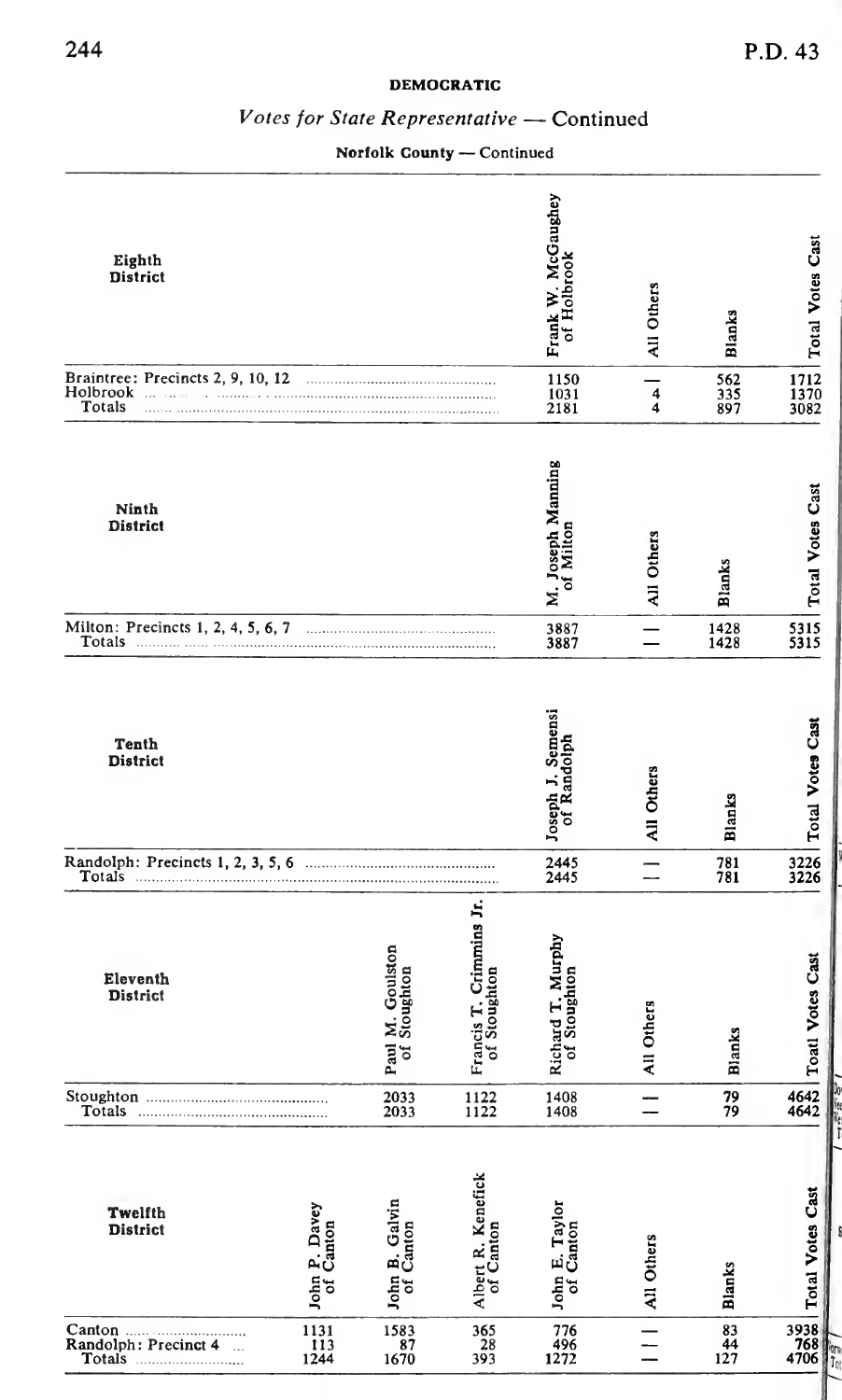# P.D. 43

### DEMOCRATIC

# Votes for State Representative — Continued

|                                                     |                                 |                             | Norfolk County - Continued         |                                           |               |                                           |                                       |
|-----------------------------------------------------|---------------------------------|-----------------------------|------------------------------------|-------------------------------------------|---------------|-------------------------------------------|---------------------------------------|
| Thirteenth<br>District                              | Robert F. X. Casey<br>of Dedham | Marilyn Morris<br>of Dedham | Richard C. Nota<br>of Dedham       | John Vasta<br>of Dedham                   | All Others    | Blanks                                    | Total Votes Cast                      |
| Dedham: Precincts 1,<br>3, 4, 5, 6<br>Totals        | 1942<br>1942                    | 1253<br>1253                | 746<br>746                         | $\frac{341}{341}$                         |               | $\begin{array}{c} 128 \\ 128 \end{array}$ | 4410<br>4410                          |
| Fourteenth<br>District                              |                                 |                             | Robert F. Larkin Jr.<br>of Needham | Vincent J. Quealy Jr.<br>of Needham       | All Others    | Blanks                                    | <b>Total Votes Cast</b>               |
| Needham: Precincts A, B, C, E, F, G, I, J<br>Totals |                                 |                             | 1254<br>1254                       | 836<br>836                                | $\frac{2}{2}$ | $\frac{137}{137}$                         | 2229<br>2229                          |
| Fifteenth<br><b>District</b>                        |                                 |                             |                                    | David J. Daly<br>of Wellesley             | All Others    | Blanks                                    | $\frac{1}{2}$ Total Votes Cast        |
| Totals                                              |                                 |                             |                                    | 1130<br>1130                              | $\frac{7}{7}$ | 309<br>309                                | 1446                                  |
| <b>Sixteenth</b><br>District                        |                                 |                             | Scott F. McDermott<br>of Westwood  | Robert W. Perlaman<br>of Westwood         | All Others    | Blanks                                    | 2336<br>2322 Total Votes Cast<br>2336 |
| <b>Dover</b><br>Veedham: Precinct D<br>Totals       |                                 |                             | 170<br>$\frac{164}{1281}$<br>1615  | $\frac{49}{55}$<br>383<br>487             | $\frac{1}{1}$ | $\frac{65}{55}$<br>113<br>233             |                                       |
| Seventeenth<br><b>District</b>                      |                                 |                             |                                    | Gregory William<br>of Norwood<br>Sullivan | All Others    | <b>Blanks</b>                             | Total Votes Cast                      |
| lorwood: Precincts A, B, D, E, F<br>Totals          |                                 |                             |                                    | 2560<br>2560                              |               | 540<br>540                                | 3100<br>3100                          |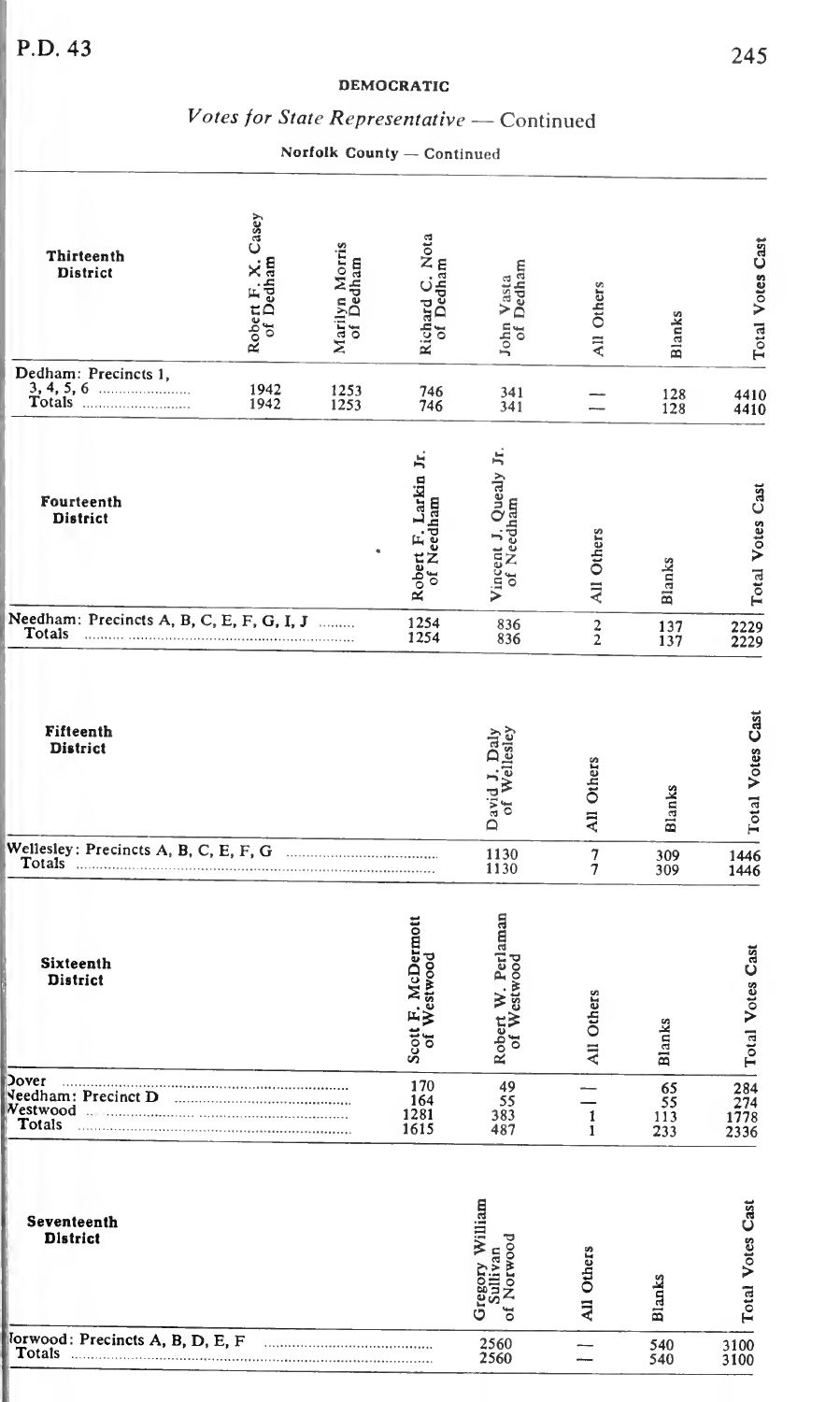### Votes for State Representative - Continued

Norfolk County - Continued

| Eighteenth<br><b>District</b>                                               | Edward J. Delaney<br>of Walpole  | Ann Alice Erker<br>of Walpole         | Francis H. Woodward<br>of Walpole          | All Others | Blanks                           | $\begin{array}{c c}\n\text{200} & \text{Total Votes Cast} \\ \text{222} & \text{228}\n\end{array}$                                                                                                                                            |
|-----------------------------------------------------------------------------|----------------------------------|---------------------------------------|--------------------------------------------|------------|----------------------------------|-----------------------------------------------------------------------------------------------------------------------------------------------------------------------------------------------------------------------------------------------|
| Norwood: Precinct C<br>Walpole<br>.<br>Totals                               | 94<br>697<br>791                 | 263<br>595<br>858                     | 273<br>940<br>1213                         |            | $\frac{37}{29}$<br>66            |                                                                                                                                                                                                                                               |
| Nineteenth<br>District                                                      | Carole A. Burns<br>of Foxborough | William R. Keating<br>of Sharon       | Kevin J. O'Sullivan<br>Foxborough<br>능     | All Others | Blnaks                           | 23488 Total Votes Cast<br>4034<br>4034                                                                                                                                                                                                        |
| Foxborough: Precincts 1, 2, 3<br>Sharon<br>.<br>Totals                      | 399<br>162<br>561                | 587<br>2038<br>2625                   | 557<br>257<br>814                          |            | $\frac{3}{31}$<br>$\frac{3}{34}$ |                                                                                                                                                                                                                                               |
| Twentieth<br><b>District</b>                                                |                                  |                                       | James Segel<br>of Brookline                | All Others | Blanks                           | 2678 Total Votes Cast                                                                                                                                                                                                                         |
| Brookline: Precincts 7, 10, 12, 13, 14, 15, 16<br>Totals                    |                                  |                                       | 1738<br>1738                               |            | 940<br>940                       |                                                                                                                                                                                                                                               |
| Twenty-first<br>District                                                    |                                  |                                       | John A. Businger<br><b>Brookline</b><br>ซี | All Others | Blanks                           | 2622<br>Total Votes Cast<br>2622                                                                                                                                                                                                              |
| Brookline: Precincts 1, 2, 3, 4, 5, 6, 8<br>Totals                          |                                  |                                       | 1596<br>1596                               |            | 1026<br>1026                     |                                                                                                                                                                                                                                               |
| Twenty-second<br>District                                                   |                                  | Philip Frank Filosa<br>of Wrentham    | James K. Madden<br>of Plainville           | All Others | <b>Blanks</b>                    | $\frac{1}{2}$ $\frac{1}{2}$ $\frac{1}{2}$ $\frac{1}{2}$ $\frac{1}{2}$ $\frac{1}{2}$ $\frac{1}{2}$ $\frac{1}{2}$ $\frac{1}{2}$ $\frac{1}{2}$ $\frac{1}{2}$ $\frac{1}{2}$ $\frac{1}{2}$ $\frac{1}{2}$ $\frac{1}{2}$ $\frac{1}{2}$ $\frac{1}{2}$ |
| Foxborough: Precinct 4<br>Mansfield: Precincts 1, 2<br>Plainville<br>Totals |                                  | 181<br>$\frac{262}{41}$<br>293<br>777 | 119<br>$\frac{169}{21}$<br>376             |            | 10<br>$\frac{10}{17}$<br>39      | 1192                                                                                                                                                                                                                                          |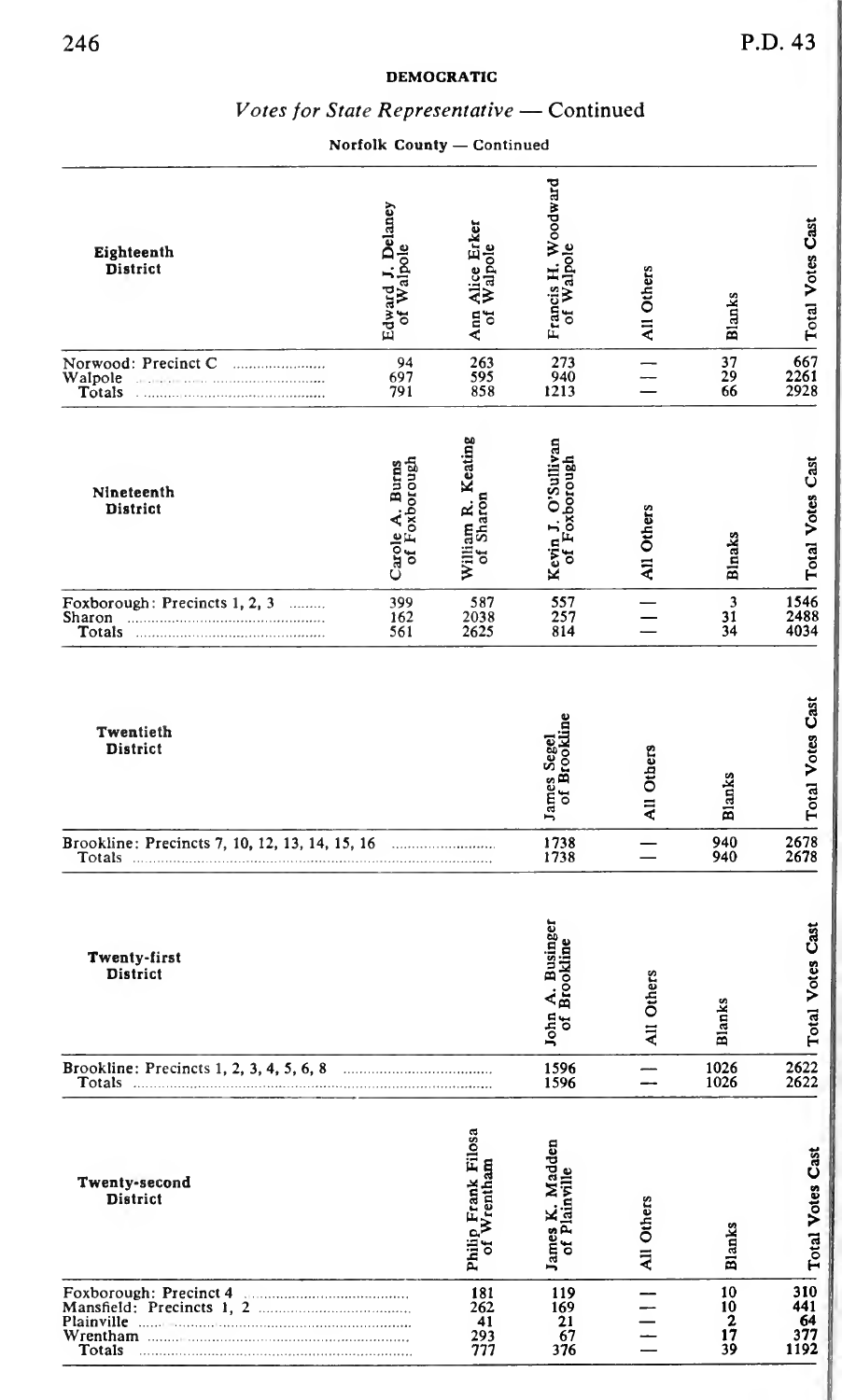I

#### **DEMOCRATIC**

# Votes for State Representative - Continued

Norfolk County - Concluded

| Twenty-third<br>District                                                     |                                |                                     |                                  |                                                  |                                                 |
|------------------------------------------------------------------------------|--------------------------------|-------------------------------------|----------------------------------|--------------------------------------------------|-------------------------------------------------|
|                                                                              |                                | Donat J. Laplante<br>of Bellingham  | All Others                       | Blanks                                           | $\frac{1}{2}$ Total Votes Cast<br>1557          |
| Bellingham<br>Blackstone: Precinct 2<br>Medway<br><b>CONTRACTO</b><br>Totals |                                | 537<br>$\frac{131}{495}$<br>1163    | $\overline{2}$<br>$\frac{1}{3}$  | 137<br>$\frac{38}{214}$<br>389                   |                                                 |
| Twenty-fourth<br><b>District</b>                                             |                                | Charles F. McNally<br>of Franklin   | All Others                       | Blanks                                           | 10tal Votes Cast<br>1072<br>24 April Votes Cast |
| Franklin<br>Norfolk<br>Totals                                                |                                | 233<br>$\frac{33}{266}$             | $\overline{4}$<br>$\overline{4}$ | $\begin{array}{r} 621 \\ 181 \\ 802 \end{array}$ |                                                 |
|                                                                              | <b>Plymouth County</b>         |                                     |                                  |                                                  |                                                 |
| First<br>District                                                            | Daniel J. Henderson<br>of Hull | Caroline J. Stouffer<br>of Hingham  | All Others                       | Blanks                                           | Total Votes Cast                                |
| Hingham: Precincts 1, 2, 3, 5<br>Hull<br>Totals                              | 337<br>$631$<br>968            | 800<br>394<br>1194                  | $\mathbf 1$<br>$\overline{1}$    | $\frac{47}{42}$<br>89                            | 1185<br>1067<br>2252                            |
| Second<br>District                                                           |                                | William J. Flynn, Jr.<br>of Hanover | All Others                       | Blanks                                           | <b>Total Votes Cast</b>                         |
| Hanover<br>Totals                                                            |                                | 556<br>320<br>355<br>1231           | $\mathbf{1}$<br>$\mathbf{1}$     | 188<br>161<br>103<br>452                         | 745<br>481<br>458<br>1684                       |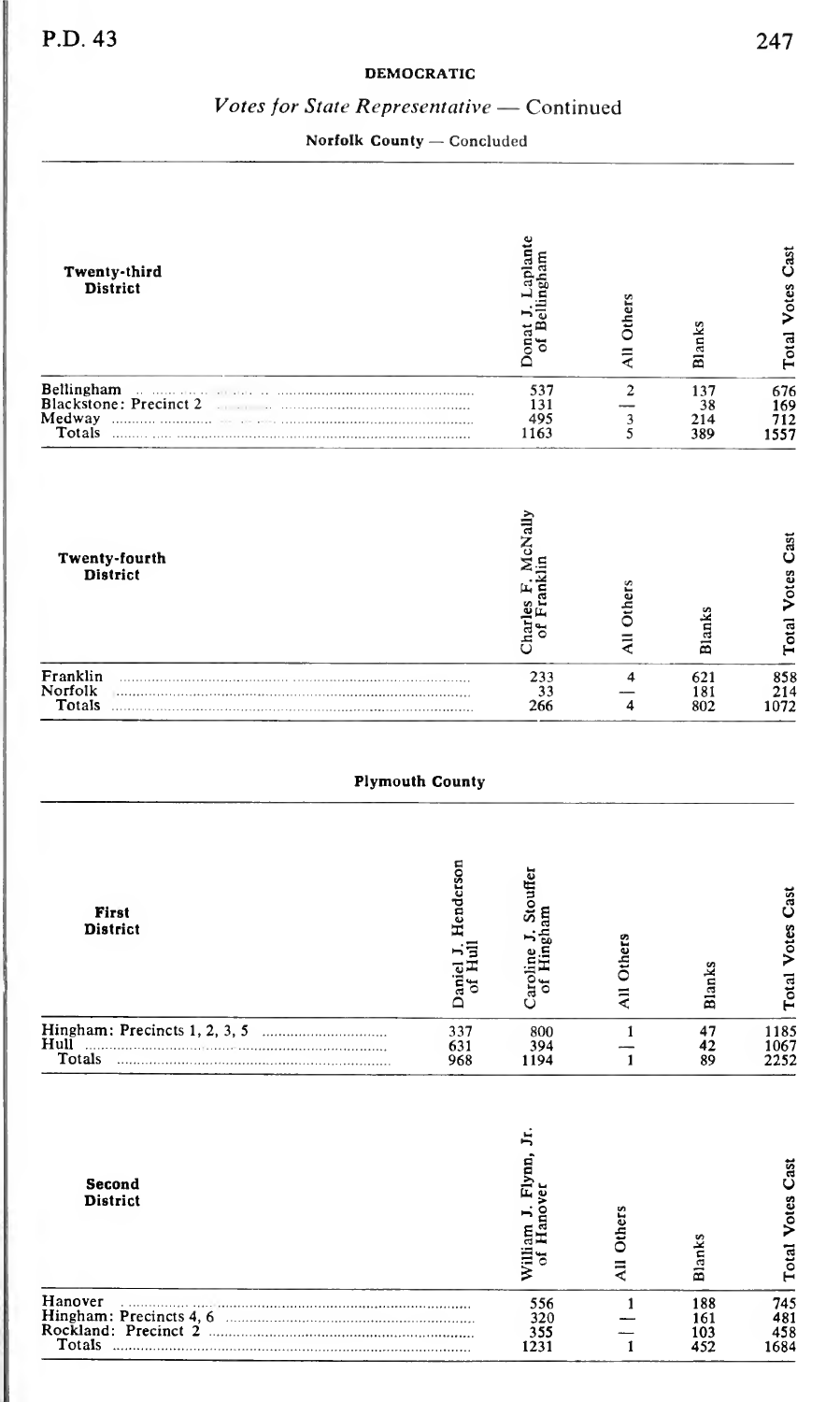# Votes for State Representative - Continued

Plymouth County - Continued

| Third<br>District<br>Scituate<br>Totals<br>Fourth<br><b>District</b><br>Abington<br>Rockland: Precinct 1<br>Totals | John W. Carroll<br>of Scituate<br>$\frac{225}{1014}$<br>1239 | John E. Nisbet<br>of Scituate<br>111<br>545<br>656 | Thomas F. Quinn<br>of Scituate<br>113<br>349<br>462<br>Paul F. X. Moriarty<br>of Abington<br>1258<br>539<br>1797 | All Others<br>$\frac{39}{93}$<br>132<br>All Others | <b>Blanks</b><br>$\begin{array}{c} 114 \\ 73 \\ 187 \end{array}$<br><b>Blanks</b><br>285<br>174<br>459 | Total Votes Cast<br>$\frac{602}{2074}$<br>2074<br>Total Votes Cast<br>$\begin{array}{c}\n 1543 \\  713 \\  2256\n \end{array}$ |
|--------------------------------------------------------------------------------------------------------------------|--------------------------------------------------------------|----------------------------------------------------|------------------------------------------------------------------------------------------------------------------|----------------------------------------------------|--------------------------------------------------------------------------------------------------------|--------------------------------------------------------------------------------------------------------------------------------|
| Fifth<br>District<br>Duxbury: Precincts 2, 3                                                                       |                                                              |                                                    | Ellis W. Flynn<br>of Pembroke                                                                                    | All Others                                         | <b>Blanks</b>                                                                                          | Total Votes Cast                                                                                                               |
| Hanson<br>Pembroke<br>Sixth<br>District                                                                            |                                                              |                                                    | $3885$<br>$105$<br>$228$<br>Alfred Almeida<br>of Plymouth                                                        | $\frac{1}{3}$<br>All Others                        | $\begin{array}{c} 338 \\ 338 \\ 667 \\ 1343 \end{array}$<br>Blanks                                     | $\frac{376}{423}$<br>1574                                                                                                      |
| Bourne: Precinct 1<br>Plymouth<br>Totals                                                                           |                                                              |                                                    | 121<br>1460<br>1581                                                                                              |                                                    | 50<br>513<br>563                                                                                       |                                                                                                                                |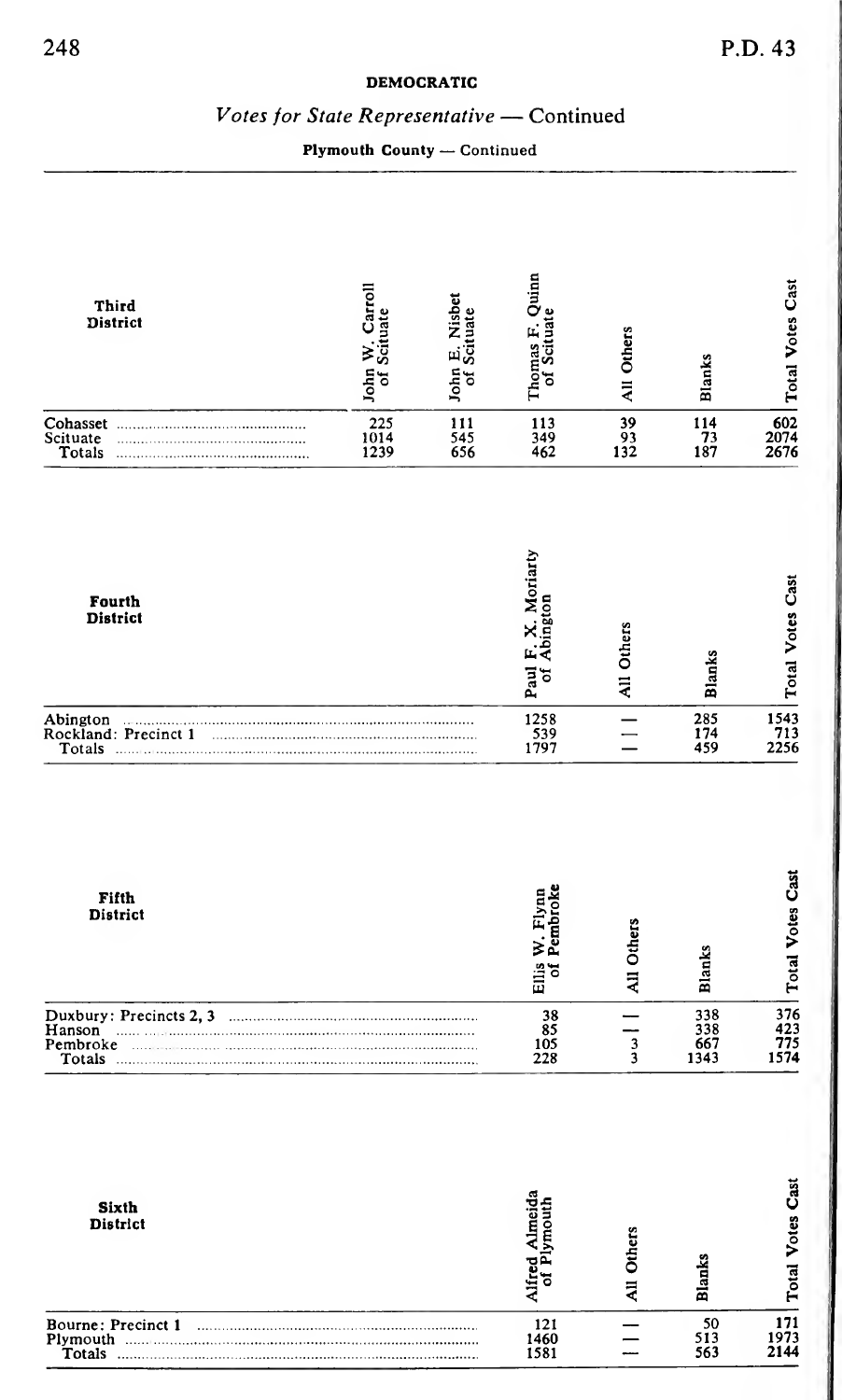### Votes for State Representative — Continued

Plymouth County — Continued

| Seventh<br><b>District</b>                                                                                                                                                                                                           |                                     | Raymond D. Cardoza<br>of Wareham                         | All Others                    | Blanks                                                                 | date of the Main Votes Cast<br>487<br>1906<br>2048<br>2048 |
|--------------------------------------------------------------------------------------------------------------------------------------------------------------------------------------------------------------------------------------|-------------------------------------|----------------------------------------------------------|-------------------------------|------------------------------------------------------------------------|------------------------------------------------------------|
| Carver<br><b>Contract Contract Contract Contract Contract Contract Contract Contract Contract Contract Contract Contract Co</b><br>Marion<br>Mattapoisett<br>Wareham<br>Totals                                                       |                                     | 379<br>$\frac{139}{418}$<br>604<br>1540                  | $\mathbf{1}$<br>$\frac{1}{2}$ | $\frac{107}{51}$<br>208<br>140<br>506                                  |                                                            |
| Eighth<br>District                                                                                                                                                                                                                   |                                     | of Bridgewater<br>Peter Y. Flynn                         | All Others                    | Blanks                                                                 | <b>Total Votes Cast</b>                                    |
| Bridgewater<br>Halifax<br>Raynham                                                                                                                                                                                                    |                                     | $\begin{array}{c} 618 \\ 274 \\ 166 \\ 1058 \end{array}$ | $\mathbf{1}$<br>$\frac{4}{5}$ | $\begin{array}{r} \n 148 \\  \hline\n 71 \\  54 \\  273\n \end{array}$ | $767$<br>$345$<br>$224$<br>$1336$                          |
| <b>Ninth</b><br><b>District</b>                                                                                                                                                                                                      | Robert S. Teahan<br>of Whitman      | East Bridgewater<br>John W. Hanson<br>5                  | All Others                    | Blanks                                                                 | <b>Total Votes Cast</b>                                    |
| Whitman <u>Manuel (1999), Whitman Manuel (1999</u> ), Whitman Manuel (1999), Whitman Manuel (1999), White (1999), White (1999), White (1999), White (1999), White (1999), White (1999), White (1999), White (1999), White (1999), Wh | 284<br>1195<br>1479                 | $\frac{214}{201}$                                        |                               | $\frac{14}{30}$                                                        | $\frac{512}{1426}$<br>1938                                 |
| Tenth<br><b>District</b>                                                                                                                                                                                                             | Philip W. Johnston<br>of Marshfield | Robert Burke Sampson<br>of Marshfield                    | All Others                    | Blanks                                                                 | <b>Total Votes Cast</b>                                    |
| Norwell<br>Marshfield<br>Totals                                                                                                                                                                                                      | $\frac{471}{1268}$<br>1739          | $\frac{170}{410}$<br>580                                 |                               | $\frac{104}{72}$<br>176                                                | $\frac{745}{1750}$                                         |
|                                                                                                                                                                                                                                      |                                     |                                                          |                               |                                                                        |                                                            |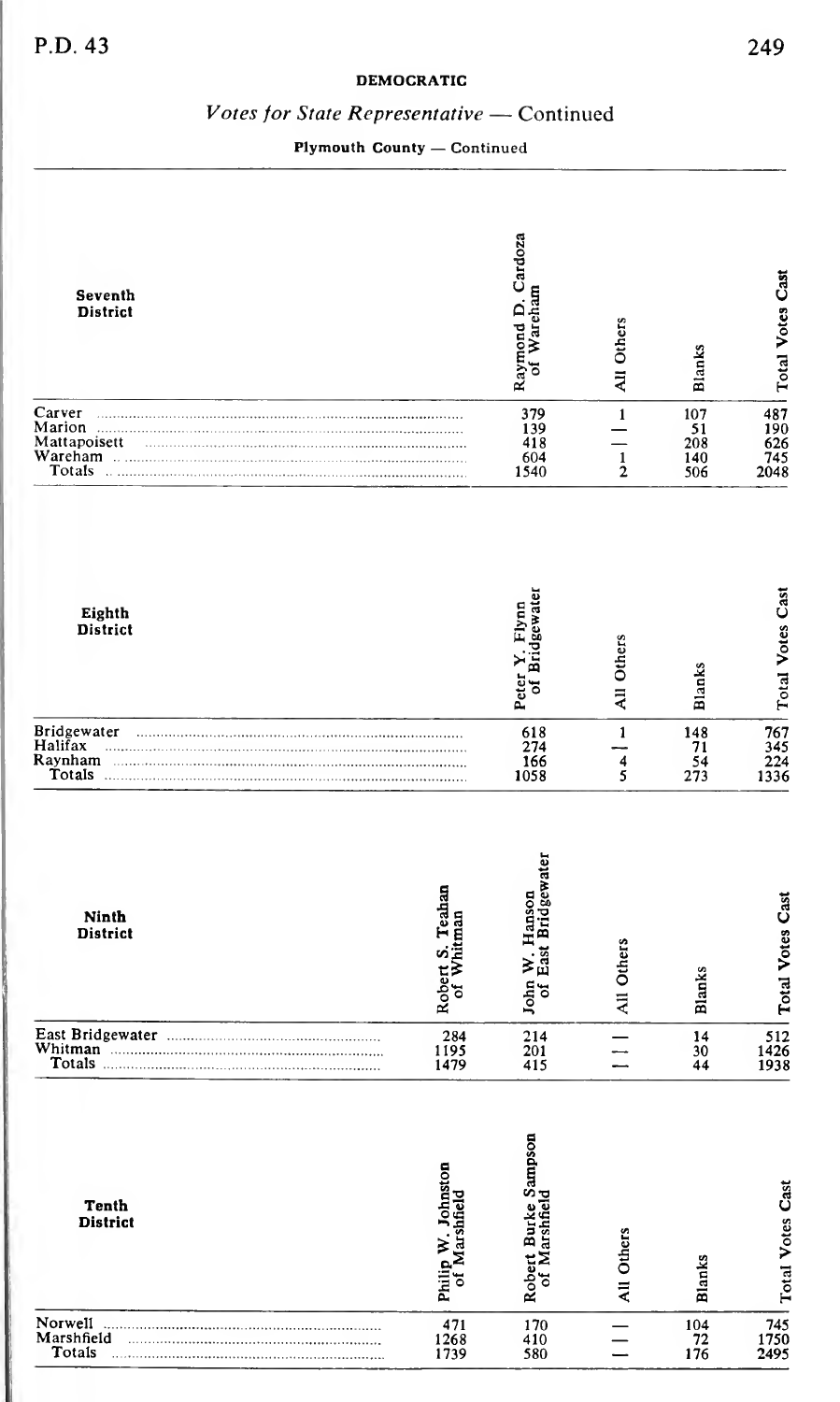# Votes for State Representative — Continued

Plymouth County — Continued

| Eleventh<br>District                                                                                                                                            |                                                    | Gary D. Jones<br>of Middleborough     | All Others                                      | Blanks                                                         |                         |
|-----------------------------------------------------------------------------------------------------------------------------------------------------------------|----------------------------------------------------|---------------------------------------|-------------------------------------------------|----------------------------------------------------------------|-------------------------|
| Kingston<br>contractors.<br>Middleborough<br>$\sim$<br>Plympton<br>v.<br>Rochester                                                                              |                                                    | 101<br>332<br>473<br>78<br>80<br>1064 | $\frac{3}{2}$<br>$\frac{2}{2}$<br>$\frac{1}{7}$ | $\frac{28}{115}$<br>$\frac{160}{23}$<br>$\frac{23}{34}$<br>360 | 114<br>1431             |
| Twelfth<br>District                                                                                                                                             |                                                    | Mark E. Lawton<br>of Brockton         | All Others                                      | Blanks                                                         | <b>Total Votes Cast</b> |
| <b>BROCKTON:</b><br>Totals                                                                                                                                      |                                                    | 2600<br>2600                          |                                                 | 580<br>580                                                     | 3180<br>3180            |
| Thirteenth<br><b>District</b>                                                                                                                                   | Michael C. Creedon<br>of Brockton                  | John J. Lennon, II<br>Brockton<br>ð   | All Others                                      | <b>Blanks</b>                                                  | Total Votes Cast        |
| <b>BROCKTON:</b><br>Ward 4, Precincts <b>B</b> , C. Ward 5,<br>Precincts <b>B</b> , C, D. Ward 6,<br>Precincts <b>B</b> , E<br>Precincts <b>B</b> , E<br>Totals | 2107<br>2107                                       | 1142<br>1142                          |                                                 | 216<br>216                                                     | 3465<br>3465            |
| Fourteenth<br><b>District</b>                                                                                                                                   | Karen J. Swanson<br>of Brockton                    | John E. Sullivan<br>of Brockton       | All Others                                      | Blanks                                                         | Total Votes Cast        |
| <b>BROCKTON:</b><br>Ward 1, Precinct F. Ward 3<br>Totals                                                                                                        | $\begin{array}{c} 1363 \\ 268 \\ 1631 \end{array}$ | 960<br>175<br>1135                    |                                                 | $\begin{array}{c} 123 \\ 5 \\ 128 \end{array}$                 | 2446<br>448<br>2894     |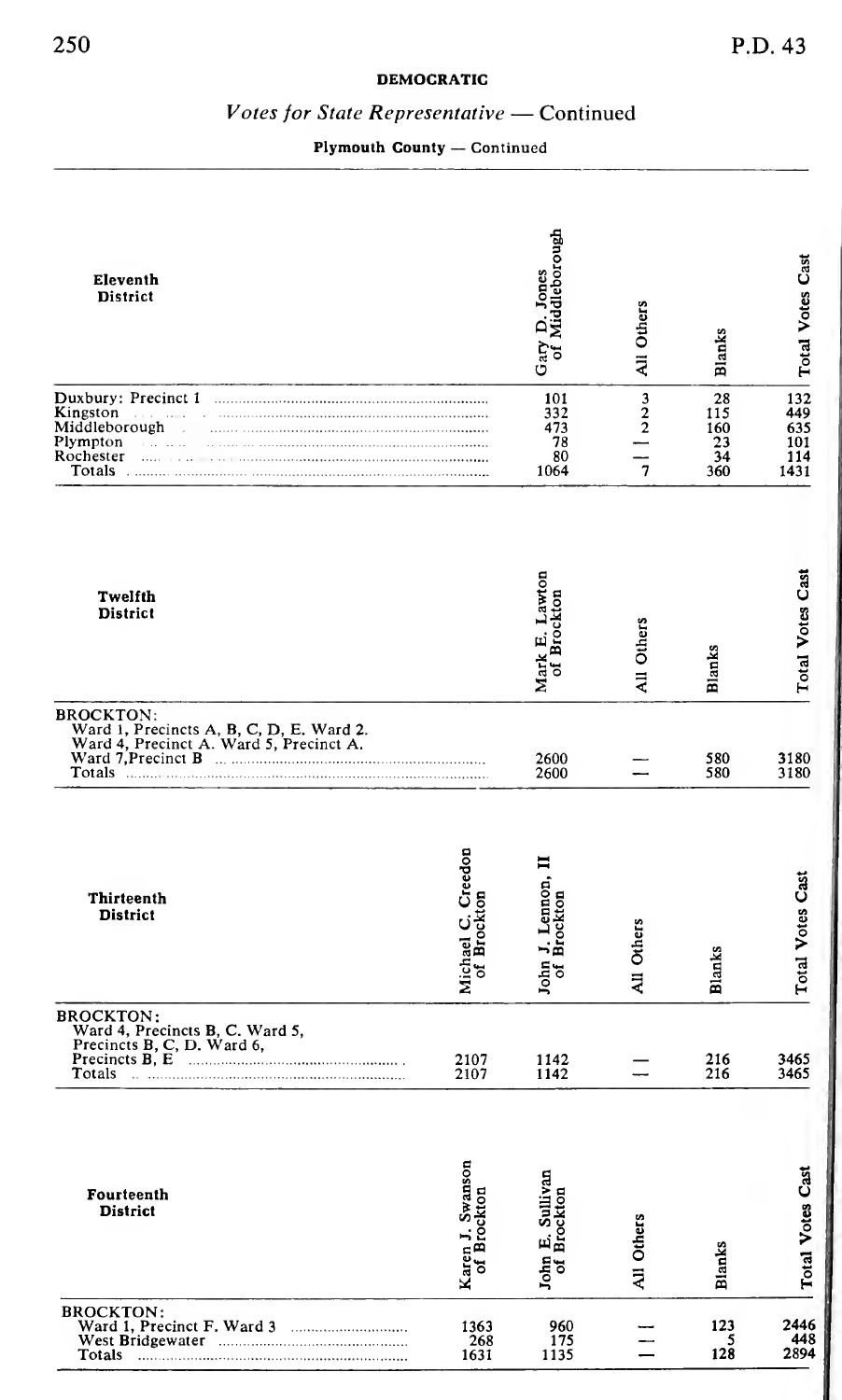i<br>I

### DEMOCRATIC

# Votes for State Representative — Continued

Plymouth County — Concluded

| Fifteenth<br>District<br>Avon<br>BROCKTON:<br>Ward 6, Precincts A, C, D.<br>Ward 7, Precincts A, C, D, E |                                |                                      | Peter George Asiaf<br>of Brockton<br>340 | Stnaley Milutis<br>of Brockton<br>202 |                                 | All Others | <b>Blanks</b><br>59 | <b>2</b> Total Votes Cast |
|----------------------------------------------------------------------------------------------------------|--------------------------------|--------------------------------------|------------------------------------------|---------------------------------------|---------------------------------|------------|---------------------|---------------------------|
| Totals<br>                                                                                               |                                |                                      | 1846<br>2186                             | $\frac{862}{1064}$                    |                                 |            | 263<br>322          | 2971<br>3572              |
|                                                                                                          |                                | <b>Suffolk County</b>                |                                          |                                       |                                 |            |                     |                           |
| First<br><b>District</b>                                                                                 |                                |                                      |                                          | Emanuel Gus Serra<br>of Boston        |                                 | All Others | Blanks              | Total Votes Cast          |
| BOSTON:<br>Ward 1, Precincts 2, 3, 4, 5, 6, 10, 11, 13, 14<br>Totals                                     |                                | .                                    |                                          | 2720<br>2720                          |                                 |            | 1518<br>1518        | 4238<br>4238              |
| Second<br><b>District</b>                                                                                |                                |                                      | Dennis J. Kearney<br>of Boston           | Louis W. Rizzo<br>of Boston           |                                 | All Others | Blanks              | <b>Total Votes Cast</b>   |
| BOSTON:<br>Ward 1, Precincts 7, 8, 9. Ward 2<br><b>Totals</b>                                            |                                |                                      | 4267<br>4267                             | 563<br>563                            |                                 |            | 501<br>501          | 5331<br>5331              |
| <b>Third</b><br><b>District</b>                                                                          | O. Roland Orlandi<br>of Boston | Louis J. Capodilupo Jr.<br>of Boston | John J. Curran Jr.<br>of Boston          | Salvatore F. DiMasi<br>of Boston      | John J. Serrecchia<br>of Boston | All Others | Blanks              | Total Votes Cast          |
| BOSTON:<br>Ward 3. Ward 8,<br>Precinct 1                                                                 | 1392<br>1392                   | 510<br>510                           | 379<br>379                               | 1225<br>1225                          | 252<br>252                      |            | 563<br>563          | 4321<br>4321              |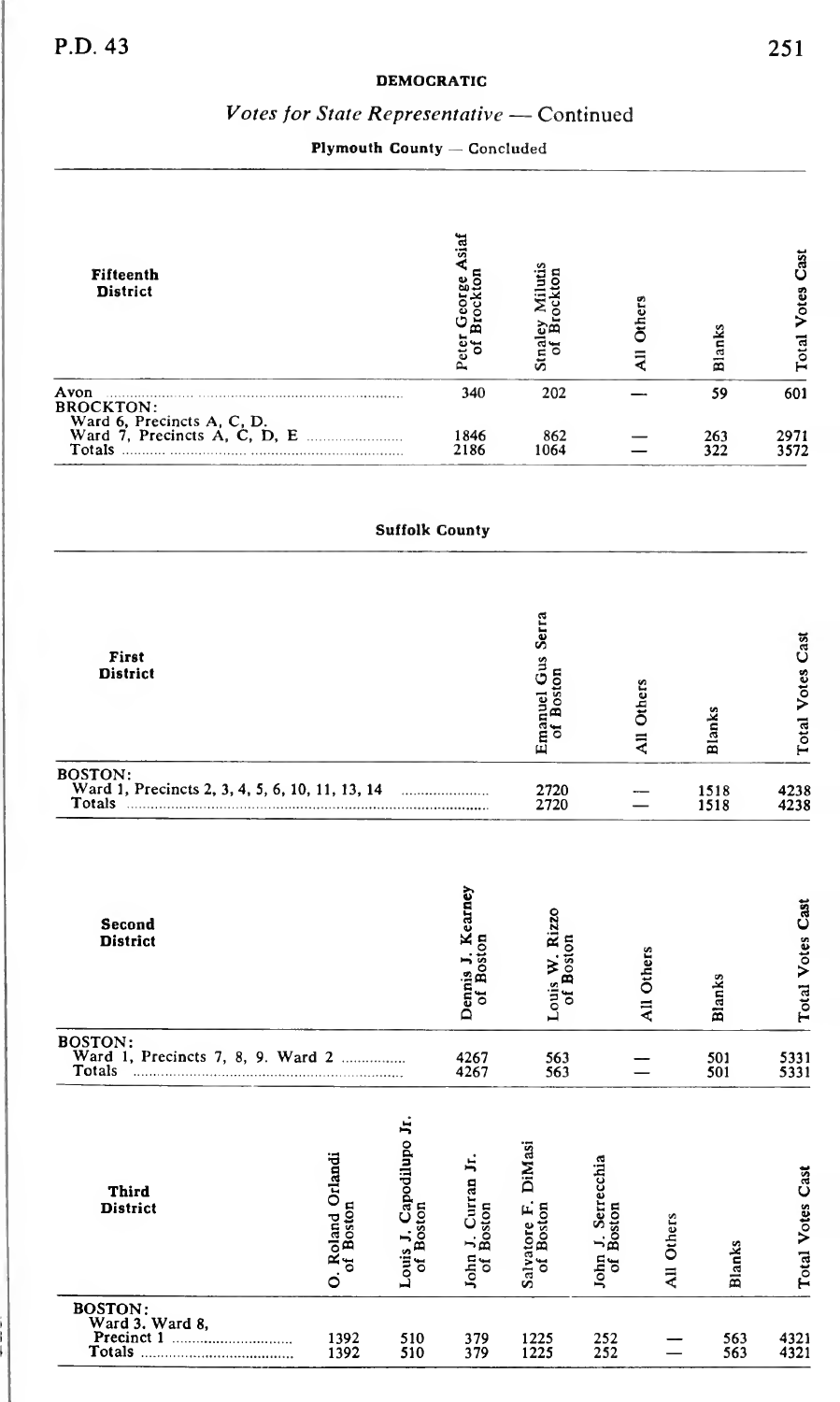# Votes for State Representative — Continued

Suffolk County — Continued

| Fourth<br>District                                                                                      |                               | Melvin H. King<br>of Boston               | All Others | Blanks        | Total Votes Cast        |
|---------------------------------------------------------------------------------------------------------|-------------------------------|-------------------------------------------|------------|---------------|-------------------------|
| BOSTON:<br>Ward 4, Precinct 1, 2, 3, 4, 5, 6, 7, 8, 9.<br>Ward 9, Precinct 1                            |                               | 1264<br>1264                              |            | 759<br>759    | 2023<br>2023            |
| Flfth<br><b>District</b>                                                                                |                               | Barney Frank<br>of Boston                 | All Others | Blanks        | <b>Total Votes Cast</b> |
|                                                                                                         |                               | 1667<br>1667                              |            | 590<br>590    | 2257<br>2257            |
| Sixth<br><b>District</b>                                                                                |                               | Elaine Noble<br>of Boston                 | All Others | <b>Blanks</b> | <b>Total Votes Cast</b> |
| <b>BOSTON:</b><br>Ward 4, Precinct 10. Ward 5, Precincts 2, 9, 10.<br>Ward 21, Precincts 1, 2<br>Totals |                               | $\begin{array}{c} 717 \\ 717 \end{array}$ |            | 294<br>294    | $\frac{1011}{1011}$     |
| <b>Seventh</b><br><b>District</b>                                                                       | Raymond L. Flynn<br>of Boston | Gerard F. Burke<br>of Boston              | All Others | <b>Blanks</b> | <b>Total Votes Cast</b> |
|                                                                                                         | 3,988<br>3,988                | 1265<br>1265                              |            | 602<br>602    | 5855<br>5855            |